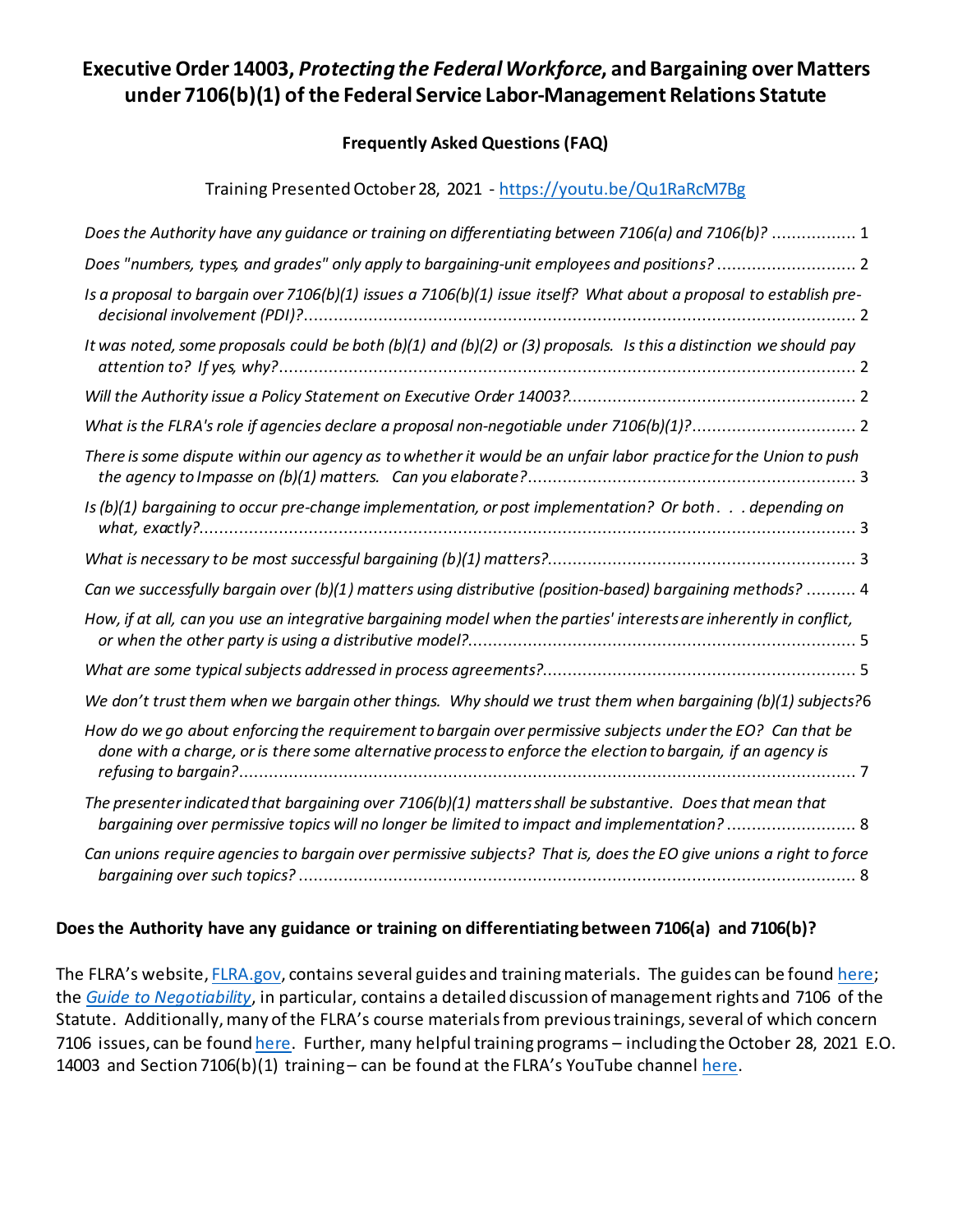# <span id="page-1-0"></span>**Does "numbers, types, and grades" only apply to bargaining-unit employees and positions?**

Before a matter under 7106(b) of the Statute requires an agency to bargain, the matter must first involve bargaining-unit employees' conditions of employment. The Statute requires bargaining only over bargainingunit employees' conditions of employment, not conditions of employment of individuals outside the bargaining unit. But, even some matters concerning unit employees' conditions of employment are outside the duty to bargain under the Statute. As relevant here, ifthe matter involves a management right under 7106(a) of the Statute, then the matter/proposals are outside the duty to bargain, unless the matter falls within 7106(b). With specific regard to "numbers, types, and grades" – a matter falling within 7106(b)(1) – the Statute provides that the agency may elect to bargain over those matters, although Executive Branch policy under Executive Order 14003 directs the head of each agency to elect to bargain over these subjects and for agency heads to instruct subordinate officials to do the same. Note, however, that even a proposal that directly determines the conditions of employment of individuals other than bargaining-unit employees may be within the duty to bargain if the proposal "vitally affects" bargaining-unit employees.

## <span id="page-1-1"></span>**Is a proposal to bargain over 7106(b)(1) issues a 7106(b)(1) issue itself? What about a proposal to establish pre-decisional involvement (PDI)?**

The Statute makes a proposal to bargain over 7106(b)(1) issues a 7106(b)(1) matter. While the Authority has found proposals providing for joint labor-management committees whose purpose is to make recommendations concerning conditions of employment to be negotiable, the Authority has not yet addressed whether a proposal to establish PDI falls within 7106(b)(1).

# <span id="page-1-2"></span>**It was noted, some proposals could be both (b)(1) and (b)(2) or (3) proposals. Is this a distinction we should pay attention to? If yes, why?**

Putting aside any possible impact of the Executive Order on the Statute, the Statute itself makes 7106(b)(1) topics permissive subjects of bargaining. By contrast, 7106(b)(2) and 7106(b)(3) topics are mandatory subjects of bargaining. Therefore, if a bargaining proposal is a procedure or an appropriate arrangement under (b)(2) or (b)(3), the agency must bargain over it, regardless of whether the proposal also falls within 7106(b)(1).

# <span id="page-1-3"></span>**Will the Authority issue a Policy Statement on Executive Order 14003?**

Under 5 C.F.R. part 2427, the Authority may issue "General Statements of Policy or Guidance," or "Policy Statements," upon request from certain designated individuals or entities. See 5 C.F.R. § 2427.2. In deciding whether to issue a Policy Statement, the Authority considersseveral factors, including whether the question can more appropriately be resolved by other means. *See id.* § 2427.5. Currently, there is no request for a Policy Statement regarding the Executive Order pending before the Authority. If one is filed, then the Authority will consider it based on the standards set out in § 2427.5.

#### <span id="page-1-4"></span>**What is the FLRA's role if agencies declare a proposal non-negotiable under 7106(b)(1)?**

Parties are always free to file an unfair labor practice charge alleging a failure to bargain. Failing to bargain over a proposal previously found to be negotiable, or substantially identical to a proposal the Authority previously determined to be negotiable, is an unfair labor practice. *Dep't of the Air Force, U.S. Air Force Acad.,*  6 FLRA 548 (1981), *affirmed sub nom. Dep't of the Air Force, U.S. Air Force Acad. v. FLRA,* 717 F.2d 1314 (10th Cir. 1983).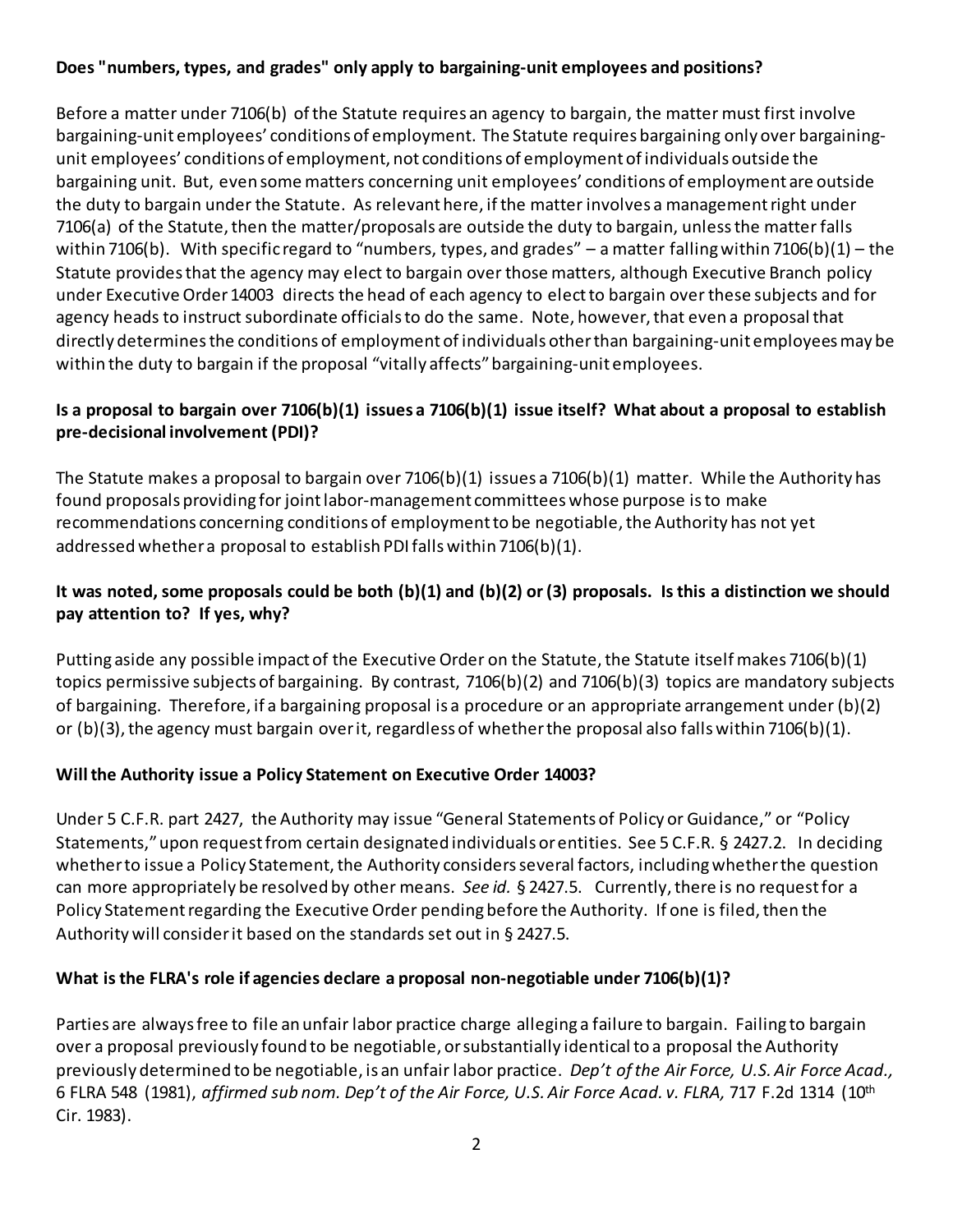The Union also can file a negotiability appeal with the Authority, although the Authority will dismiss the negotiability appeal if there is a pending, "directly related" unfair-labor-practice charge or grievance alleging an unfair labor practice. *See* 5 C.F.R. § 2424.30(a). That dismissal will be without prejudice to the union's right to refile the negotiability appeal, once the directly related charge or grievance is administratively resolved, at which point the Authority will determine whether it is still necessary to resolve the petition. *See id.* Assuming that the negotiability petition is properly before the Authority, under current standards, if the Authority finds that the proposal concerns a 7106(b)(1) matter, it will issue an order stating that the proposal is bargainable at the agency's election. *See id.* § 2424.40(b).

## <span id="page-2-0"></span>**There is some dispute within our agency as to whether it would be an unfair labor practice for the Union to push the agency to Impasse on (b)(1) matters. Can you elaborate?**

In *Sport Air Traffic Controllers Organization (SATCO),* 52 FLRA 339 (1996), the Authority held insistence to impasse on using a recording device during contract negotiations (a permissive matter) supported a finding of bad faith bargaining. It is unclear if that holding will apply to bargaining over substantive proposals unrelated to ground rules. However, OPM issued guidance to agencies on March 5, 2021 stating that "A failure by agency managers to engage in bargaining over the subjects covered by 5 U.S.C. 7106(b)(1) would be inconsistent with the President's Directive." Any questions on the President's directive should be directed to OPM at [awr@opm.gov.](mailto:awr@opm.gov)

# <span id="page-2-1"></span>**Is (b)(1) bargaining to occur pre-change implementation, or post implementation? Or both . . . depending on what, exactly?**

Good faith bargaining requires bargaining to agreement or impasse *prior to* implementation unless exigent circumstances require implementation before bargaining is completed.

# <span id="page-2-2"></span>**What is necessary to be most successful bargaining (b)(1) matters?**

The most successful (b)(1) negotiators:

- Focus on achieving important outcomes about things that matter.
- Engage with key stakeholders early and often.
- Seek agreement from key stakeholders and *both* bargaining teams on the meaning of success when bargaining (b)(1) matters.
- Focus on what both parties care about most (i.e., key interests) rather than just swap written proposals (i.e., positions).
- Consistently demonstrate mutual respect for each other, for others' legitimate interests, for others' ideas, and for the collective-bargaining process.
- Understand the differences between distributive and integrative bargaining models; then *jointly* adopt the most appropriate bargaining model. (Bargaining models defined below in[, Can we successfully](#page-3-0)  [bargain over \(b\)\(1\) matters using distributive bargaining methods?\)](#page-3-0)
- Solve pragmatic problems rather than just resolve collective-bargaining disputes.
- Continuously improve their own bargaining-related skills, including active listening, and continuously improve their collective-bargaining process.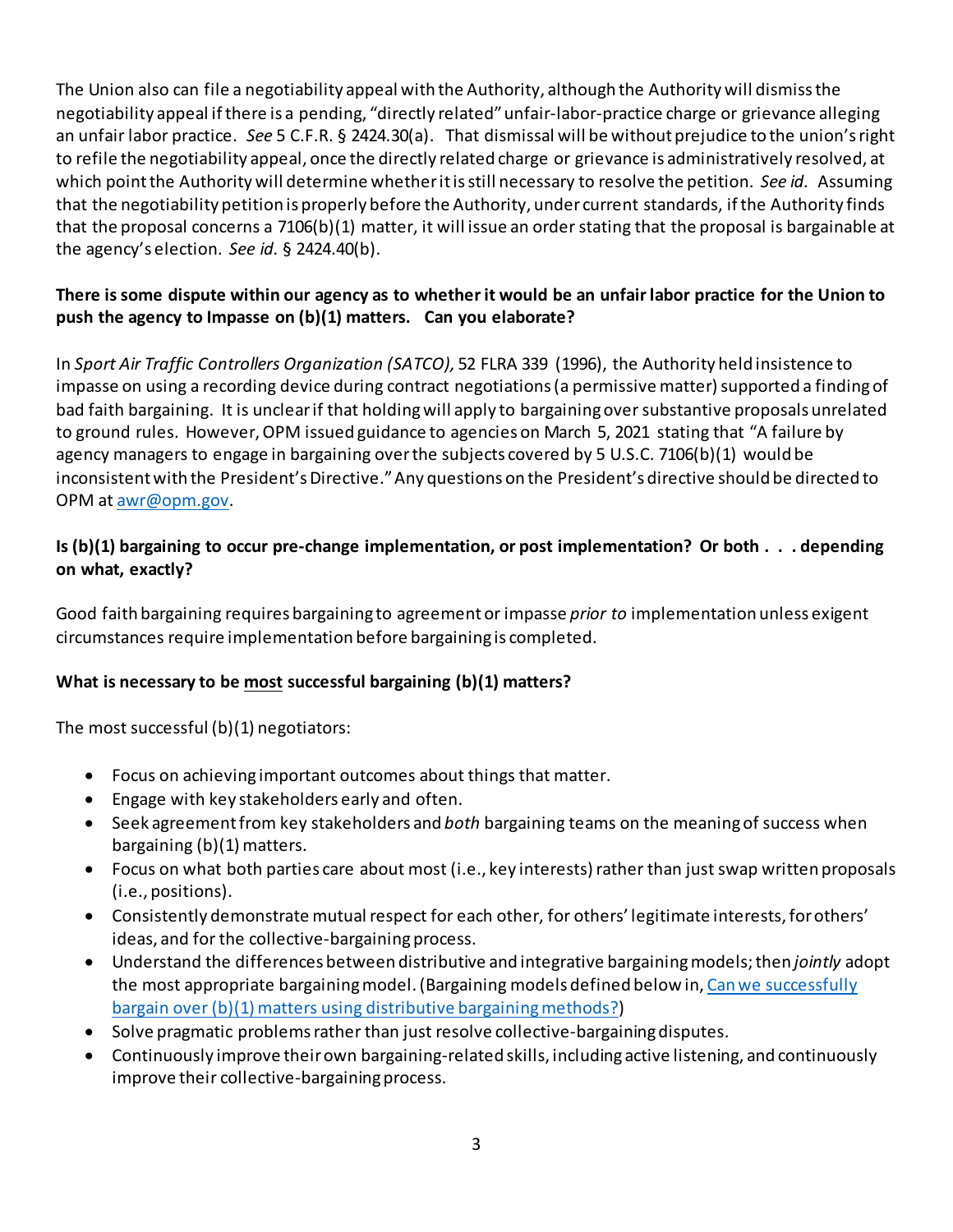- Adopt a process agreement that encourages positive bargaining behaviors rather than just adopt ground rules that discourage negative bargaining behaviors.
- Brief all negotiators on current collective-bargaining policy and law.

# <span id="page-3-0"></span>**Can we successfully bargain over (b)(1) matters using distributive (position-based) bargaining methods?**

Yes, you can successfully bargain (b)(1) matters using distributive bargaining methods; but you run the risk of being less successful than if you use integrative bargaining methods.

Distributive bargaining—often called traditional bargaining or position-based bargaining—is a strategy used to distribute what negotiators perceive to be fixed resources. Negotiators generally act based on the assumption that they can only take a larger slice of a limited pie by making other negotiators take a smaller slice. Distributive negotiators adopt competing positions—their preferred outcome—and exchange proposals containing their preferred way to achieve those positions.

In contrast, integrative bargaining—often called interest-based bargaining or principled negotiation—is a strategy used to extract maximum value from the bargaining process for all stakeholders. Negotiators generally act based on the assumption that the most successful outcomes result from a bargaining process that better satisfies key interests. Interests are the reasons that stakeholders care about the outcome of bargaining. Rather than engage over competing positions and proposals, integrative negotiators collaboratively generate options intended to satisfy as many joint and separate interests as possible.

Following are some tips for negotiators who engage in distributive bargaining over (b)(1) matters.

*Identify the issue.* Before drafting a proposal, first identify the issue or the problem you are trying to solve. Try writing down the issue in the form of a question that will be answered by the language of your negotiated agreement. Be specific and try to define the issue narrowly. See if both parties can agree on the question before you draft a proposal that contains your preferred answer.

For example, what if an agency wants to start performing a new function or substantially change how employees perform an existing function? One important question might be, "How many employees should be assigned to perform the job function?" Before bargaining with the union, the agency might have planned on this being a one-person function. However, the union's opening (b)(1) proposal might be, "Four employees will perform this job."

*Ask why.* How can the parties bridge the gap between their proposals? One important thing they can do is ask "why?" In this hypothetical, the union can ask why the agency wants only one person to perform the job function. The agency can ask why the union wants four employees to perform the job. They might discover that the agency is most concerned about effectiveness and efficiency performing the job function, while the union is most concerned about the employees' health and safety.

*Share information.* Discovering what the other party cares about can be critical to successful (b)(1) bargaining, but so is sharing relevant information. In this hypothetical, the union might share information that helps the agency understand how assigning only one employee to the job function could jeopardize that person's safety. The agency might share information showing that assigning four employees to the job function could be very costly without a meaningful improvement to safety. The more information the parties share, the more likely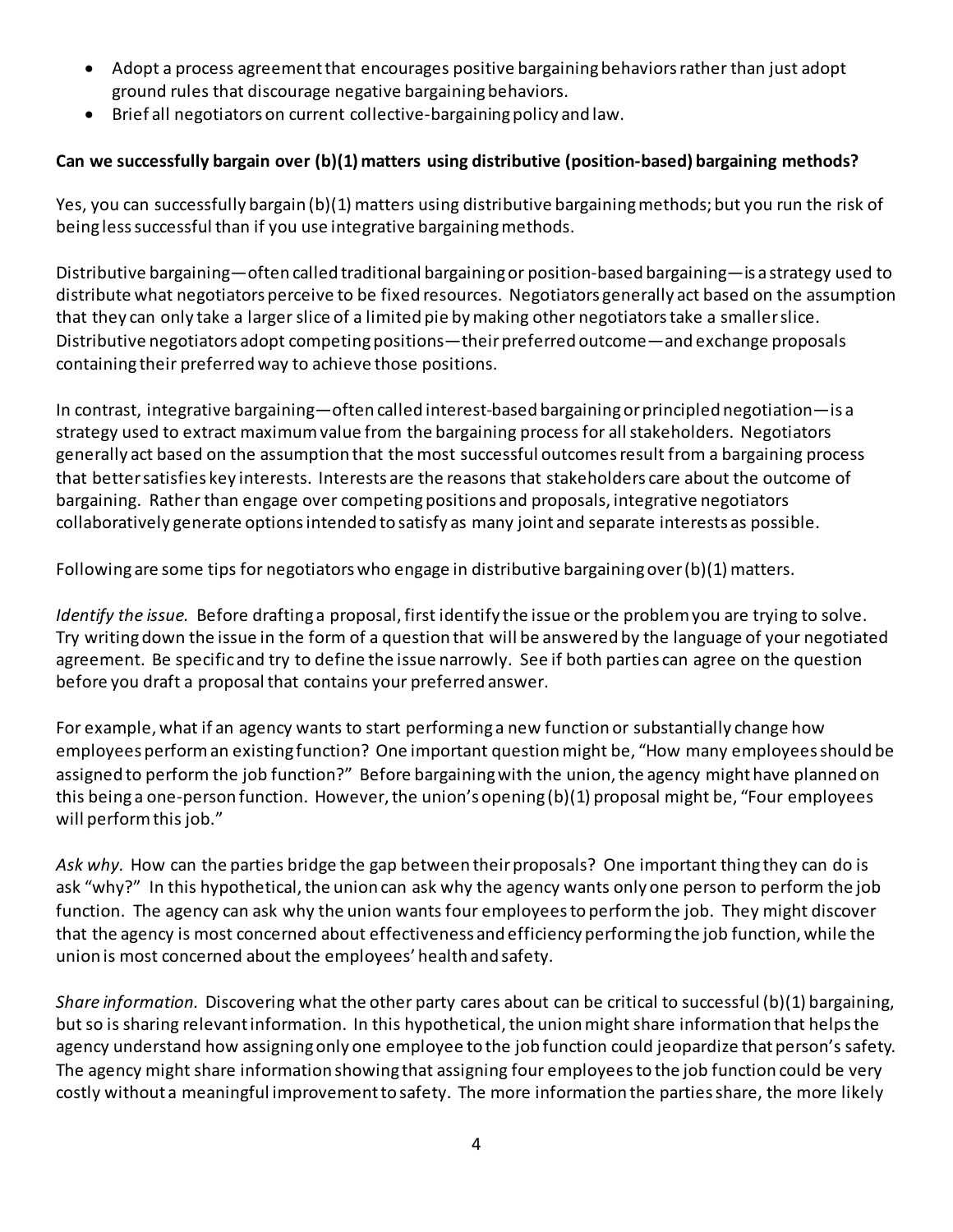they will discover common ground. Transparency also builds confidence in the legitimacy of both parties' goals and proposals, which improves the parties' collective-bargaining relationship.

*Facilitator.* Ask a facilitator to be available if needed. A skilled facilitator can improve your bargaining process or at least help you overcome barriers to success. In this hypothetical case, a facilitator helped the parties share enough information for both to see that, without new safety protocols, three employees assigned to the job function might not be unreasonable. So the agency offered to implement new safety protocols and the parties agreed to the assignment of only two employees to the job function.

## <span id="page-4-0"></span>**How, if at all, can you use an integrative bargaining model when the parties' interests are inherently in conflict, or when the other party is using a distributive model?**

"Interests" are the key reasons that we care so much about what we are bargaining. They answer the question, "Why is this so important?" When we use an integrative model to bargain (b)(1) matters, we usually define success as achieving solutions that satisfy as many joint and separate interests as possible.

Interests are rarely in conflict. Generally, interests are either separate or they are common to both parties. When it feels like they are in conflict, most often the parties have reverted to a distributive form of bargaining. That results in conflict between the parties' *position*s—i.e., their proposals—rather than their interests. A trained facilitator usually can help negotiators recognize how they went off the rails and help them realign their bargaining process.

## <span id="page-4-1"></span>**What are some typical subjects addressed in process agreements?**

Ground-rules agreements generally contain requirements and restrictions to discourage negative bargaining behaviors. In contrast, process agreements are designed to encourage positive bargaining behaviors. Integrative-bargaining training might help you identify essential elements for your (b)(1) process agreement. Consider the following examples.

#### a. Principles

Parties often begin with principles that will guide their (b)(1) bargaining, such as,

- 1. We will attack problems, not each other;
- 2. We will keep asking "why" (respectfully, of course);
- 3. We will strive to develop creative options that satisfy as many interests as possible;
- 4. We will use power constructively *with* each other, not destructively *against* each other; and
- 5. Unless we are ready to say "yes," we will explore ways to say "yes, but ..." rather than "no."

#### b. Success

In addition to principles, process agreements can contain commitments to:

- 1. Reconsider the meaning of success; and to *help each other* be successful.
- 2. Treat differences as a strengths and value diversity in all of its forms.
- 3. Share appropriate information.
- 4. Educate stakeholders, and rather than solicit their positions, listen to why they care about the topic you are bargaining (i.e., their interests).
- 5. Acknowledge that success requires both partiesto be prepared, and an agreement to enter each bargaining session fully prepared.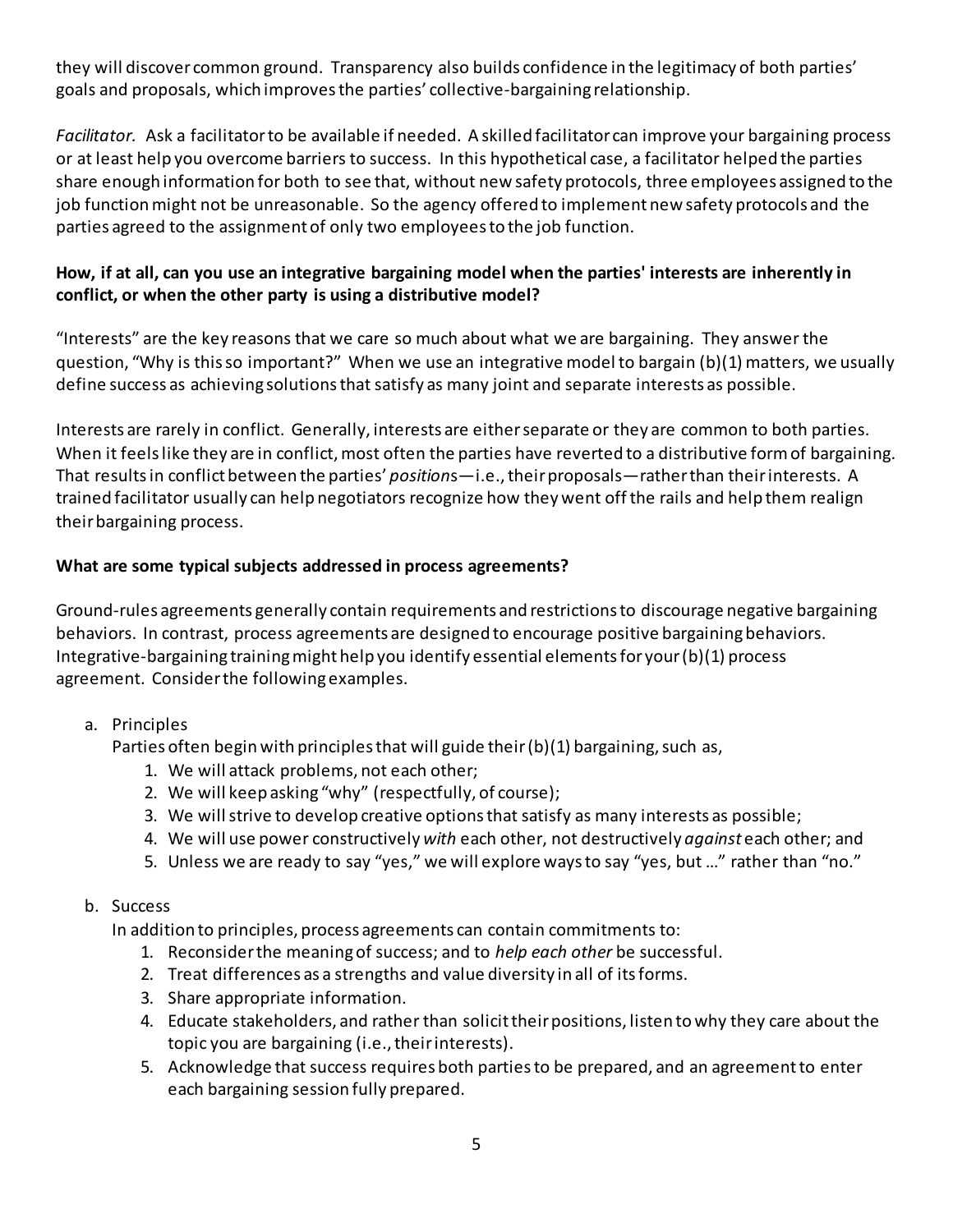c. Facilitator

Many process agreements contain parties' agreements to use a skilled, external facilitator when appropriate to help manage process so negotiators can focus on substance.

d. Decision-making model

Many process agreements adopt consensus as the parties' decision-making model. Achieving consensus requires parties' willingness to consider and adopt solutions they support even when they might prefer something else. Training normally is required to apply this model to complex, sensitive, and difficult matters. Facilitation and even mediation—which is assisted negotiation—might also be required to reach consensus on the most difficult matters.

## e. Also …

Many process agreements contain sections on:

- 1. Negotiation training;
- 2. The need for consistency, predictability, and transparency; and
- 3. The need for commitment, vision, and courage. Commitment to work together for mutual success. Joint vision of what you intend to accomplish through bargaining. Courage to persistently do the right thing despite naysayers, keep fear of failure at bay, and avoid becoming discouraged when times are tough.

# <span id="page-5-0"></span>**We don't trust them when we bargain other things. Why should we trust them when bargaining (b)(1) subjects?**

The response to this question contains two parts.

First, if you do not trust each other, you still can successfully bargain (b)(1) subjects by creating a bargaining process you trust. You can do this by jointly adopting a combination of expert facilitation, a good process agreement, and good ground rules to guide you. Expect that (b)(1) bargaining will be more difficult as a result of lingering mistrust. Most likely, bargaining will require more resources, it will take longer, it will feel like additional concessions are being demanded, and the other party might ask for verification that you think is excessive and feels insulting. Those are common consequences of damaged trust. This does not make successful bargaining impossible, just more difficult.

The second part of this response is a bit longer.

Labor-management relationships exist between organizations. They are *institutional*. Trust is not institutional. Trust is *interpersonal*. So, when we talk about trust and mistrust, think about it as something between people, not between institutions.

We tend to trust people whom we perceive as honest, respectful, humble, appreciative, transparent, caring, reliable, and more like us than they are different from us.

Trust is not something we create. Trust is something we *grow* slowly over time. Trust is far easier and quicker to damage than it is to grow. Once we damage trust, it becomes far more difficult to repair.

There is no magic formula for repairing trust in a labor-management relationship. It also is not a unilateral exercise. Repair requires effort by everyone involved.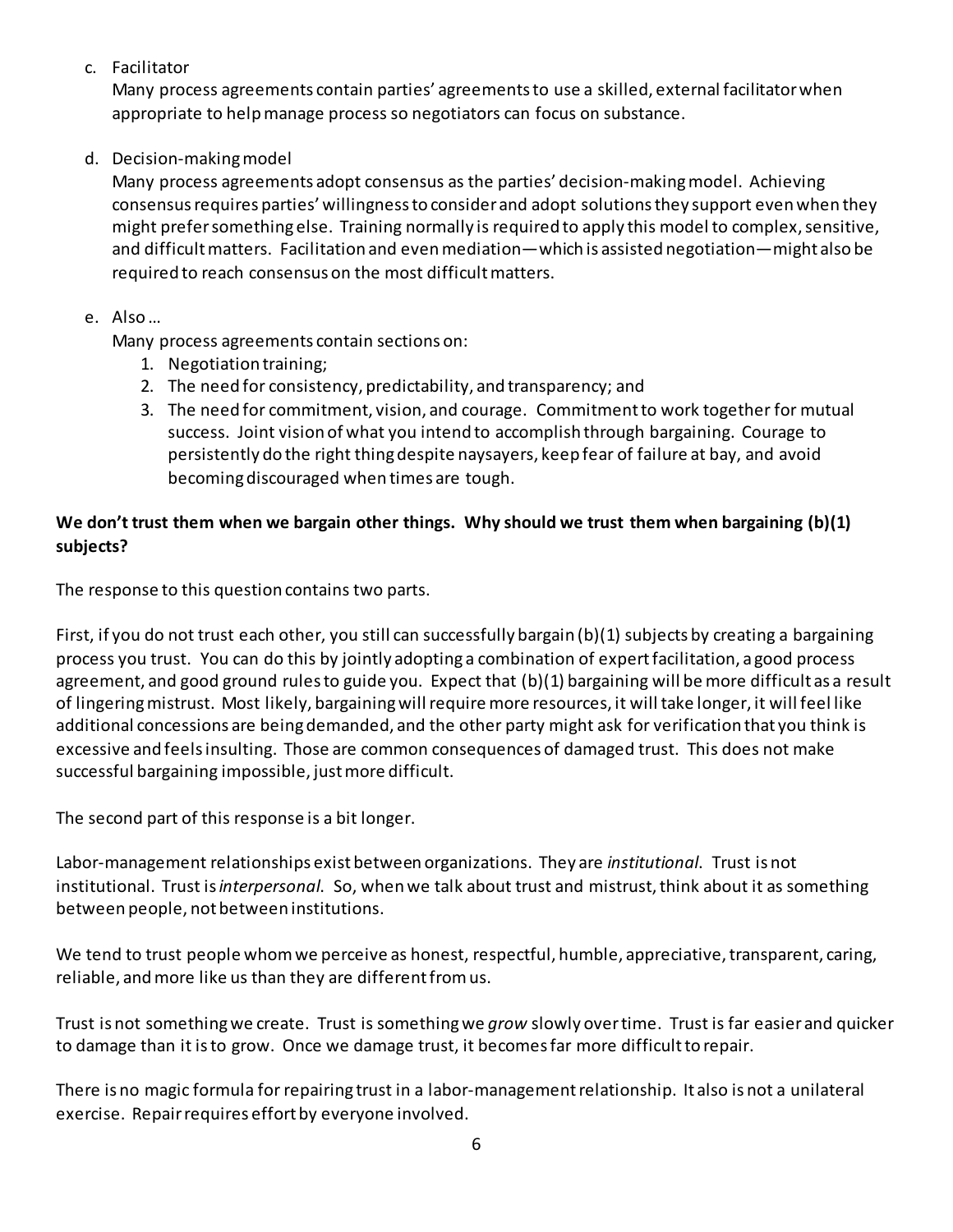To repair trust in each other, first acknowledge that trust must be repaired. Ask yourself, what is it about "them" that causes you to not trust them? Instead of accusing them of being untrustworthy, try talking with them about the specific behavior or characteristic in a nonthreatening and neutral way. Try expressing it as your perception rather than declare it to be an absolute fact. Listen carefully, tell them what you heard them say, listen again, and work together to identify ways for them to earn your trust. Use an expert facilitator if doing so might help.

It would be a mistake for someone to enter an existing labor-management relationship and think they can inherit the trust others had for their predecessor. Unfortunately, someone can enter an existing labormanagement relationship and inherit the mistrust others had for their predecessor. That's not something about unions or management. That's something about people in general.

If you share responsibility for damaging trust in the labor-management relationship, or if you inherited a relationship dominated by mistrust, consider taking the initiative to begin repairing the damage. Recognize that, because trust is personal, repair efforts should not be delegated. Repair takes time, so today might be a good time to begin.

## **How is this EO enforceable, given the clear language in the Statute, and Congress' intent, that the legal discretion to bargain on permissive subjects was granted to the agencies?**

OPM issued guidance to agencies on March 5, 2021 stating that "A failure by agency managers to engage in bargaining over the subjects covered by 5 U.S.C. 7106(b)(1) would be inconsistent with the President's Directive. Therefore, in order to carry out the policy decision of the President reflected in the EO, agencies must commence bargaining in good faith over all of these subjects."

OPM's guidance is located here: [https://www.chcoc.gov/content/guidance-implementation-executive-order-](https://www.chcoc.gov/content/guidance-implementation-executive-order-14003-protecting-federal-workforce)[14003-protecting-federal-workforce.](https://www.chcoc.gov/content/guidance-implementation-executive-order-14003-protecting-federal-workforce) Any questions on the President's directive should be directed to OPM at [awr@opm.gov.](mailto:awr@opm.gov)

## <span id="page-6-0"></span>**How do we go about enforcing the requirement to bargain over permissive subjects under the EO? Can that be done with a charge, or is there some alternative process to enforce the election to bargain, if an agency is refusing to bargain?**

OPM issued guidance to agencies on March 5, 2021 stating that "A failure by agency managers to engage in bargaining over the subjects covered by 5 U.S.C. 7106(b)(1) would be inconsistent with the President's Directive. Therefore, in order to carry out the policy decision of the President reflected in the EO, agencies must commence bargaining in good faith over all of these subjects."

OPM's guidance is located here: [https://www.chcoc.gov/content/guidance-implementation-executive-order-](https://www.chcoc.gov/content/guidance-implementation-executive-order-14003-protecting-federal-workforce)[14003-protecting-federal-workforce.](https://www.chcoc.gov/content/guidance-implementation-executive-order-14003-protecting-federal-workforce) Any questions on the President's directive should be directed to OPM at [awr@opm.gov.](mailto:awr@opm.gov)